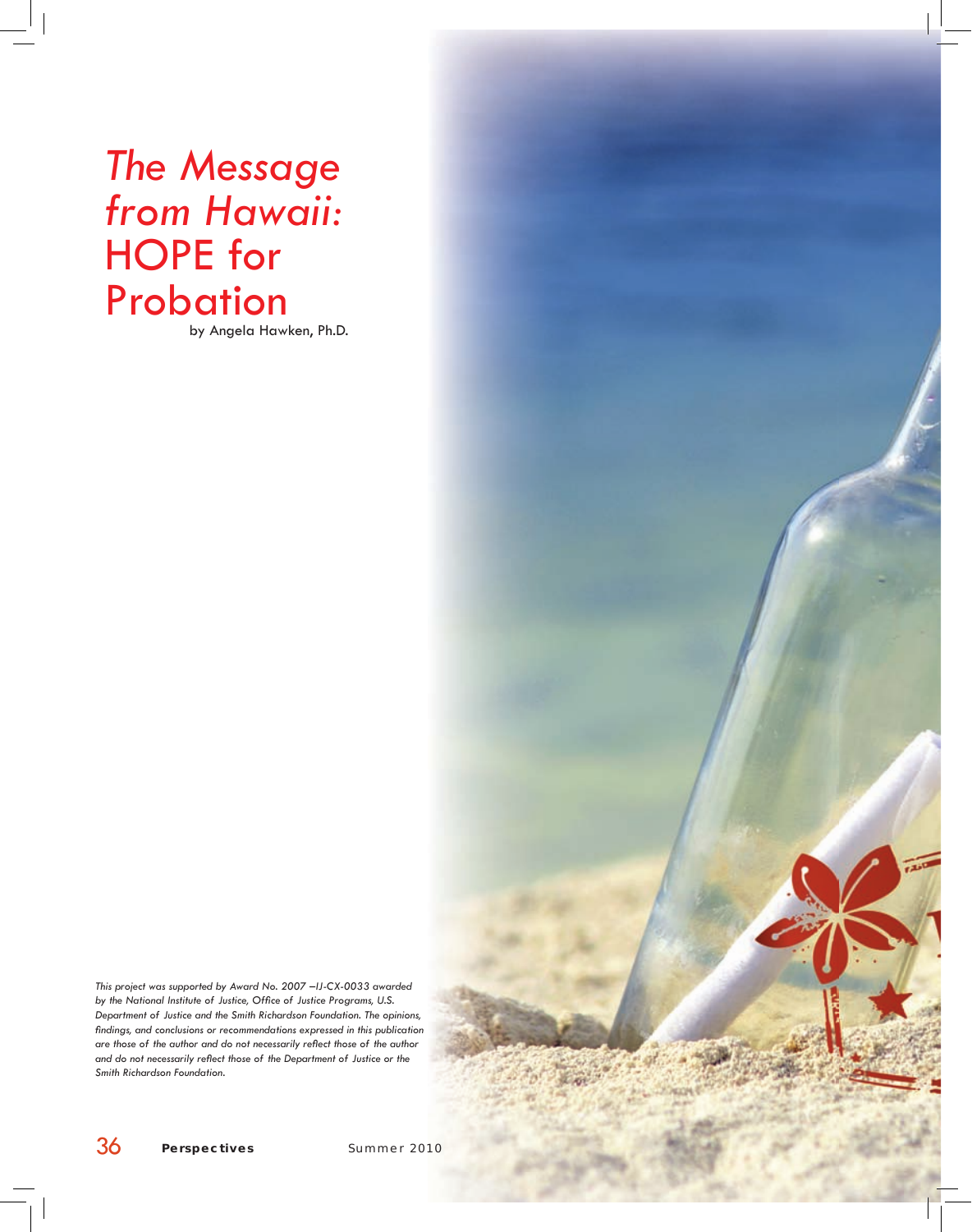## **PROBATIONERS ARE BETTER ABLE TO MAKE GOOD DECISIONS** when

they face foreseeable known consequences for the decisions that they make (Gendreau, 1996). The innovative probation-enforcement approach called HOPE (Hawaii's Opportunity Probation with Enforcement) relies on a regimen of regular, random drug testing tied to swift and certain—but relatively mild—sanctions to motivate probationer compliance. By contrast with diversion programs and drug courts, HOPE does not mandate treatment except for the minority of probationers who repeatedly run afoul of the rules.

In Honolulu, HOPE has improved probationer compliance with probation terms, drastically reducing both positive drug tests and missed appointments. HOPE probationers were less likely than other, similar offenders to be arrested for new crimes or to be incarcerated. HOPE is more expensive than probation-as-usual, but the additional cost is more than paid for in reduced incarceration. This net cost saving, combined with economical use of scarce drug-treatment resources, means that resource constraints do not present a barrier to the expansion of HOPE-style programs throughout the community corrections system.

# **BACKGROUND**

RRIVED

HONOLL

Over the past two decades, inflation-adjusted expenditure on corrections has more than doubled (Hawken & Grunert, 2010). Growing concern over the growth in corrections spending has forced policy makers to review less expensive alternatives to incarceration for drug offenders, reinforcing the importance of community supervision. According to the Bureau of Justice Statistics, 5.1 million American adults were being supervised on probation or parole at the end of 2008. One third of probationers and over one half of parolees fail the terms of their community supervision; they are either reincarcerated or abscond (Glaze & Bonczar, 2009).

The past two decades have seen a dramatic shift in the way in which drug offenders are managed. A large number of states have implemented intermediate-sanctions programs and treatmentdiversion programs, which provide drug offenders with the option of receiving treatment in the community rather than serving jail or prison time.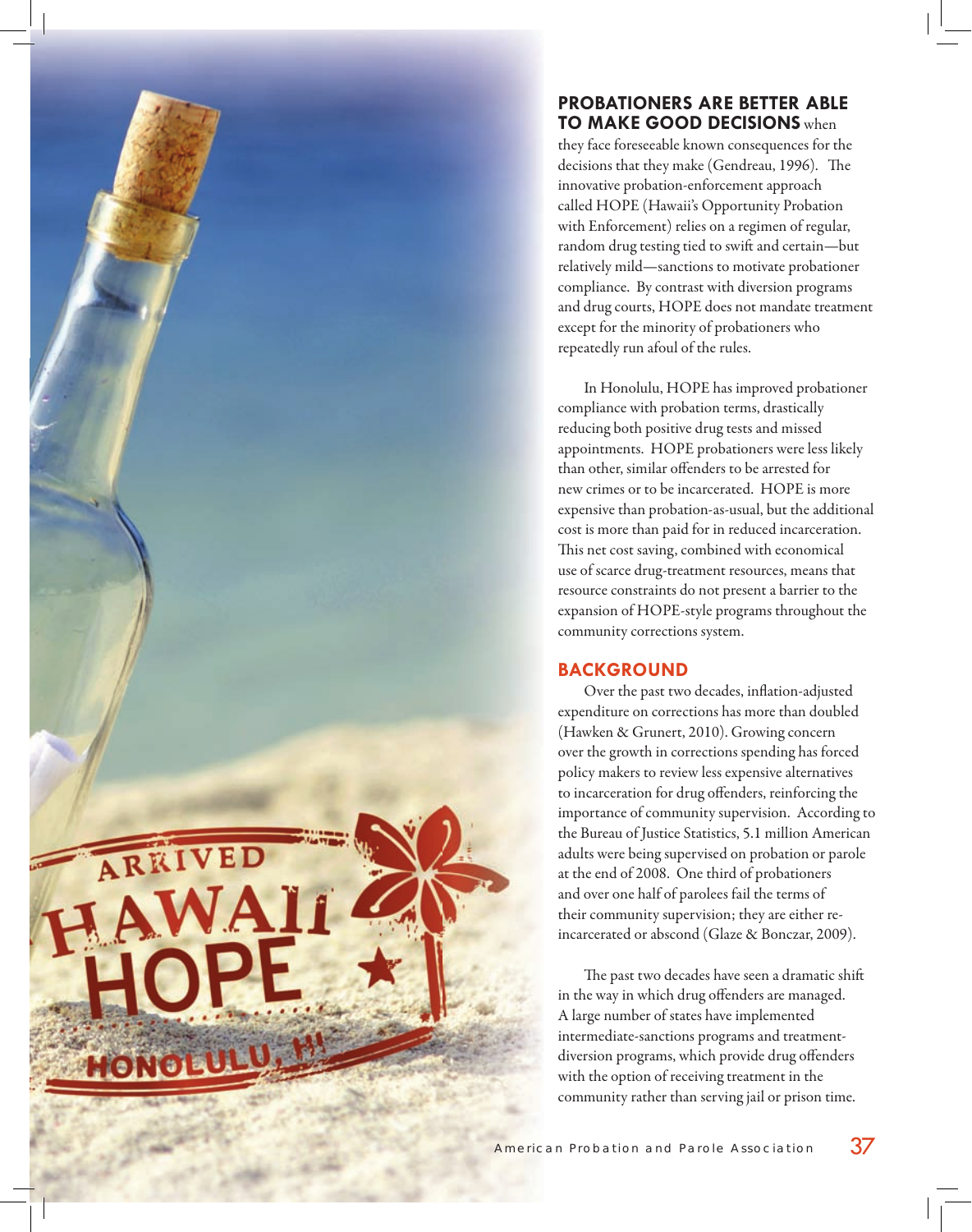Perhaps the most frustrating statistic, however, is the fact that the rates of successful completion of either probation or parole have remained historically stable in spite of the myriad local, State, and Federal initiatives undertaken to improve offender outcomes (Hawken & Grunert, 2010). Even the most successful programs rarely improve success rates by more than ten percentage points. The robustness of high failure rates highlights the need to develop an offender management approach that goes beyond the status quo, particularly with regard to drug-involved offenders.

High rates of noncompliance with probation conditions undermine the efficacy of probation as a sanction. Despite rules requiring desistance from drug use, routine probation practices effectively allow continued drug use (largely) without consequence, which in most cases means continuing to commit other crimes (Farabee & Hawken, 2009). Drug testing of probationers tends to be too infrequent, test results come back too slowly and sanctions are too rare, to produce behavior change. And yet when sanctions are made, they tend to be too severe (months, or occasionally years, in prison), which defeats the rationale for probation as a less costly penalty than incarceration.

Hawaii's HOPE program provides evidence that reengineering the probation-enforcement process can yield positive results in terms of compliance with all types of probation conditions, including desistance from drug use, among even heavily drug-involved methamphetamine users (Hawken & Kleiman, 2009). These findings show that dramatic reductions in rates of noncompliance can be achieved primarily through credible threats of low-intensity sanctions rather than the necessarily less-credible threat of revocations.

#### **The Probation Crisis**

Enforcing conditions of probation is an important challenge for the criminal-justice system. Probation supervision is intended to provide an alternative to incarceration: In lieu of a prison term, an offender promises to comply with a set of conditions and an officer is assigned to monitor enforcement, with authority to report violations to the court for possible sanctions. This avoids the cost of incarceration (and the damage it can inflict on the offender's chances of successfully integrating into law-abiding society) and promises rehabilitative benefits from requiring the offender to learn to keep his or her behavior within legal limits in a community

setting. Yet high caseloads, a sanctions process that puts large demands on the time of probation officers and judges, the scarcity of jail and prison beds and the low priority many police agencies give to the service of bench warrants for probation absconders makes it difficult to actually enforce the terms of probation and rates of noncompliance are accordingly high. When probationers are ordered to appear for drug tests, approximately one in three either fails to appear or tests "dirty" on any given occasion. (Kleiman *et. al* 2003). In California only one in four offenders who took the treatment-instead-ofprison bargain offered by Proposition 36 actually completed treatment, a typical result for drug-diversion programs (Urada and Evans, 2008).

#### **What is HOPE?**

HOPE is a strategic new approach for managing probationers. The HOPE intervention starts with a formal warning, delivered by a judge or hearings officer in open court, that *any* violation of probation conditions will not be tolerated: Each violation will result in an immediate, brief jail stay. Each probationer with substance abuse issues is assigned a color code at the warning hearing. The probationer is required to call the HOPE hotline each weekday morning. Those probationers whose color is selected must appear at the probation office before 2 pm that day for a drug test. During their first two months in HOPE, probationers are randomly tested at least once a week (good behavior through compliance and negative drug tests is rewarded with an assignment of a new color associated with less-regular testing). A failure to appear for testing leads to the immediate issuance of a bench warrant, which the Honolulu Police Department serves. Probationers who test positive for drug use or fail to appear for probation appointments are brought before the judge. When a violation is detected, the probation officer completes a "Motion to Modify Probation" form and faxes this form to the judge (a Motion to Modify form was designed to be much simpler than a Motion to Revoke Probation and can be completed very quickly). The hearing on the Motion to Modify is held promptly (most are held within 72 hours), with the probationer confined in the interim.<sup>1</sup> A probationer found to have violated the terms of probation is immediately sentenced to a short jail stay (typically several days servable on the weekend if employed, but increasing with continued non-compliance), with credit given for time served. The probationer resumes participation in HOPE and reports to his or her probation officer on the day of release. Unlike a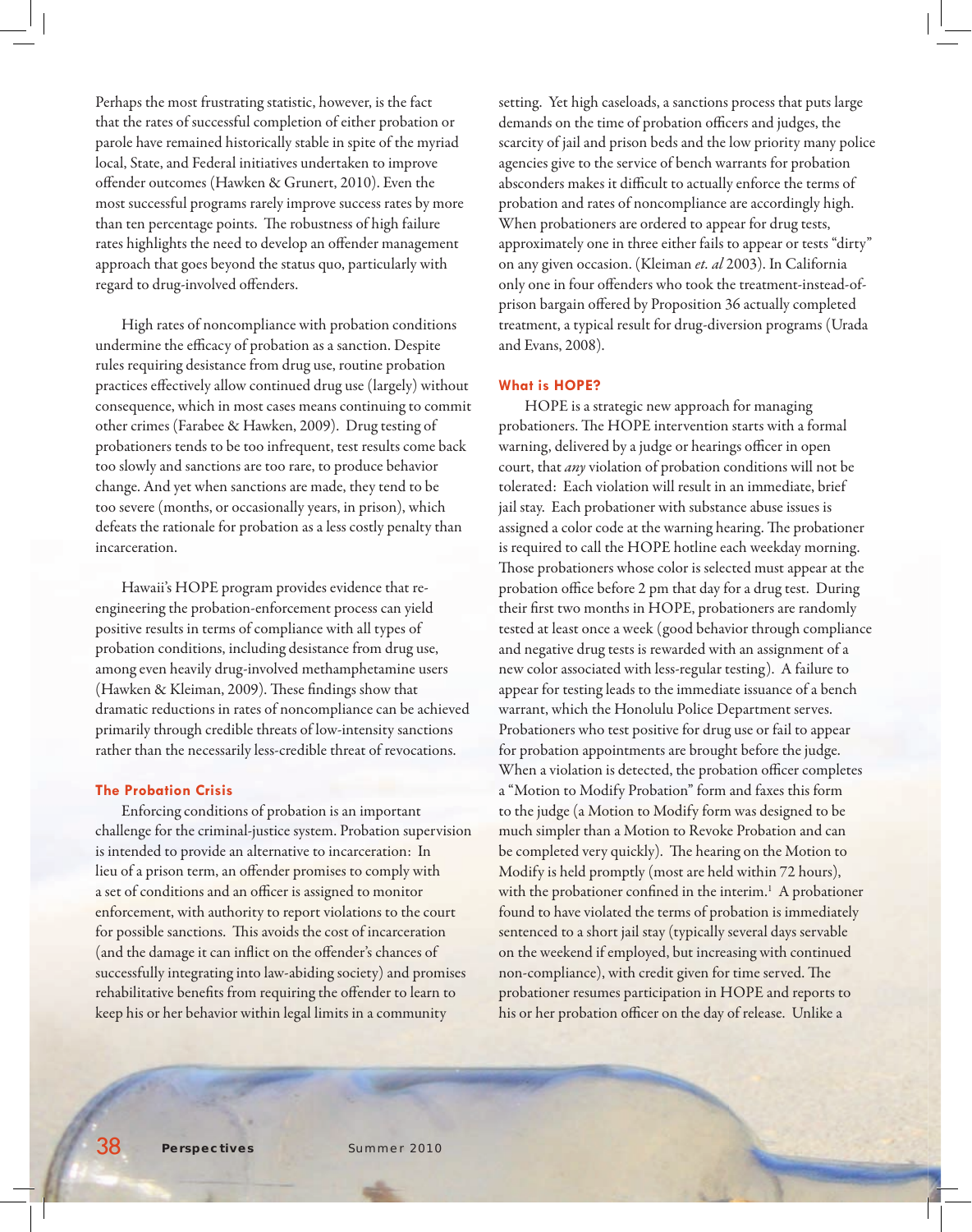probation revocation, a modification order does not sever the probation relationship. A probationer may request a treatment referral at any time; but probationers with multiple violations are *mandated* to intensive substance-abuse–treatment services (typically residential care). The court continues to supervise the probationer throughout the treatment experience and consistently sanctions noncompliance (positive drug tests and no-shows for treatment or probation appointments).

Since probation officer time, court time, police officer time and jail space are all scarce, the feasibility of running HOPE at a large scale depends on low violation rates. The key operating assumption—amply borne out by the evaluation results—was that the program's demonstrated capacity and will for follow-through on threatened sanctions would lead to low violation rates (Kleiman, 1993; Kleiman & Kilmer, 2009; Hawken & Kleiman, 2009). Reliability in sanctioning was achieved by starting small and growing the program sufficiently slowly so that the demand for sanctions never outstripped the supply. The program has grown from 34 probationers to more than 1,500 without adding courtrooms, judges, court clerks, probation officers, police officers or jail cells; the additional resources voted by the legislature went almost entirely toward additional drug testing $^2$  and treatment capacity. But that growth took place over a period of years, not weeks.

### **THE ORIGINS OF HOPE**

In 2004, Judge Steven Alm of Hawaii's First Circuit created HOPE as an experimental probation-modification program, starting with three dozen offenders. None of the basic principles of the HOPE project are new (Kleiman, 1997), yet Honolulu is the first large jurisdiction to make it work with a large percentage of its probation population. While local conditions were in some ways favorable to the project, the key to success seems to have been public-sector entrepreneurship and solid delivery. The fragmented nature of the criminaljustice process creates many opportunities for failures of public management; good ideas, even proven ideas, are more common than good execution. Thus the HOPE story has potential lessons not only for other attempts to enforce the conditions of community corrections but for many different kinds of innovations in crime control.

Although the ideas behind HOPE have been around for years, HOPE did not start with an idea. Rather, it started with a problem: a self-reinforcing pattern of high violation

# **key elements of HOPE**

The HOPE process is as simple to describe as it is difficult to implement. Its key elements are:

- Monitoring of probationers' compliance with probation terms, and in particular randomized drug testing, with the randomization implemented through a callin "hot line."
- A guaranteed sanction—typically a few days in jail-for each probationer's first violation, escalating with subsequent violations. (The evaluation results suggest that greater severity on the first offense has no impact on overall compliance)
- A clear set of rules.
- An initial warning in open court at which the judge impresses on each probationer the importance of compliance and the certainty of consequences for noncompliance, as part of a speech emphasizing personal responsibility and the hope of all involved that the probationer succeed.
- Prompt hearings (most are held within 72 hours) after violations.
- Compulsory drug treatment for those who repeatedly fail, as opposed to universal assessment and treatment.
- Capacity to find and arrest those who fail to appear voluntarily for testing or for hearings.

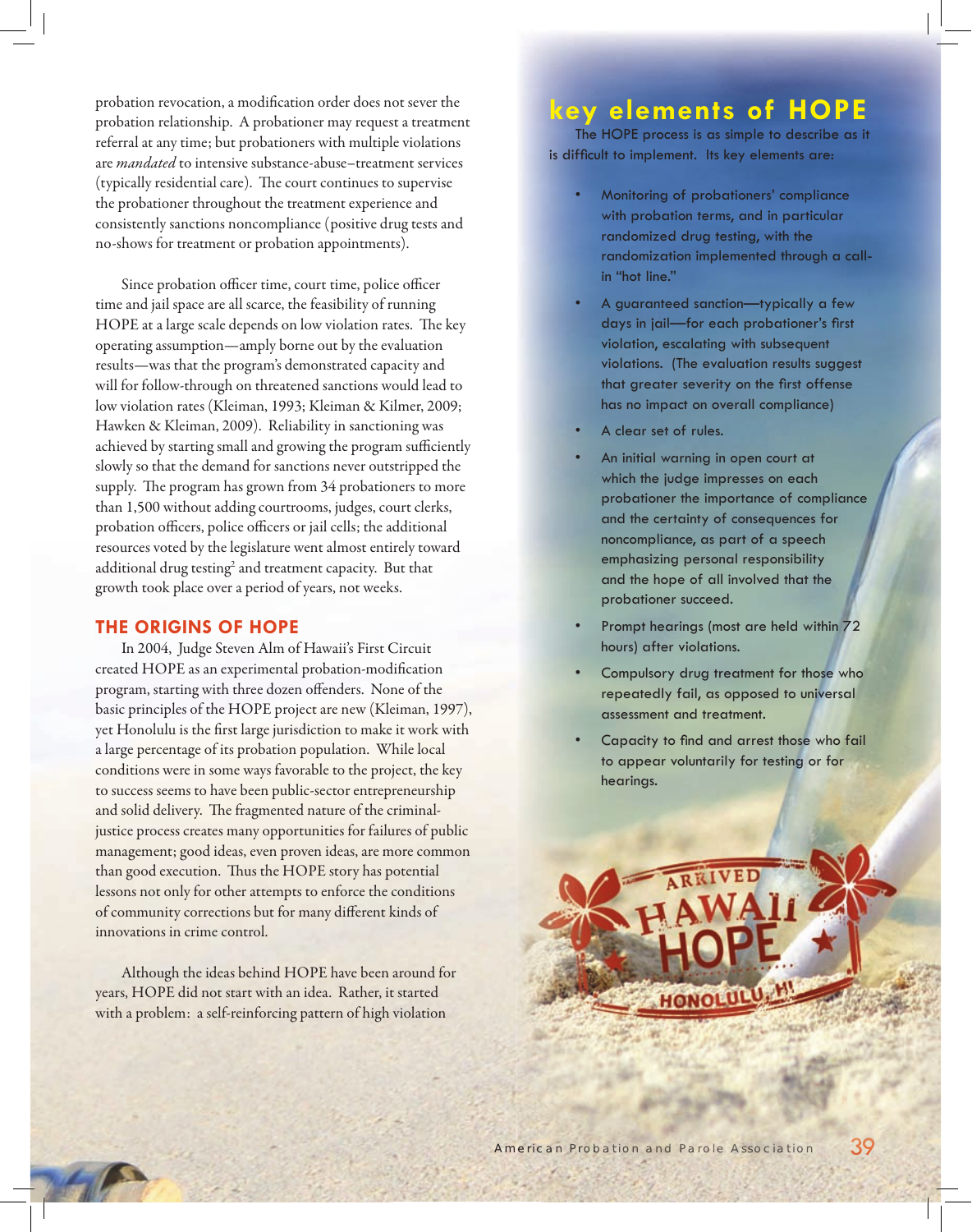# *The central idea of HOPE*

*is the commonsensical one* 

*that certainty and swiftness* 

*count for more than severity* 

*in determining the deterrent* 

efficacy of a threatened

*punishment. This refl ects fi ndings* 

*in the psychological literature on* 

*behavior modifi cation.*

rates and low sanction rates on probation, especially with respect to drug use. To Judge Alm, this problem appeared in the form of probation-revocation motions offered by the probation department against probationers with multiple violations over periods of months and sometimes years. This led him to ask the key question: If the probationer's latest violation is his tenth (not an uncommon number), what happened the first nine times?

The answer he got from probation officers illustrated the nature of the social trap the system was caught in. Because violation rates were high (of probationers with scheduled monthly meetings with a probation officer, which included drug tests, roughly half tested positive for one or more illicit drugs and another 14 percent simply failed to appear at all) no probation officer had the time to write up every violation, and no judge would have had the time to hear all those cases had they been filed. That made it seem reasonable for probation officers to set priorities, giving multiple warnings and asking for revocation only once a probationer's file fairly bristled with violations.

But that seemingly sensible approach had a perversely selfreinforcing consequence: Since the most likely result of a violation was a mere warning, there was little incentive for probationers to comply. They had no reason to believe a probation officer's "final warning," any more than they believed the previous warnings that had led to no action. The deferred, low-probability threat of a drastic sanction—probation revocation—was not an effective deterrent (Kleiman, 2009). As a result, violation rates remained high.

The central idea of HOPE is the commonsensical one that certainty and swiftness count for more than severity in determining the deterrent efficacy of a threatened punishment. This reflects findings in the psychological literature on behavior modification.

The basic tenets of the HOPE program designed by Judge Alm the use of clearly articulated sanctions applied in a manner that is certain, swift, consistent and parsimonious have a strong theoretical basis and are well supported by research. That swiftness and certainty outperform severity in the management of offending is a concept that dates back to Beccaria (1764). A *clearly defined behavioral contract* enhances perceptions of the certainty of punishment, which deters future violations (Grasmack & Bryjak, 1980; Paternoster, 1989; Nichols & Ross, 1990; Taxman, 1999). Probationers are better able to make good decisions when they face *foreseeable, known consequences* for the decisions that they make (Gendreau, 1996). Responding *swiftly* to violations improves the perception that the sanctioning process is fair (Rhine, 1993), and the immediacy, or celerity, of a sanction

40 *Perspectives* Summer 2010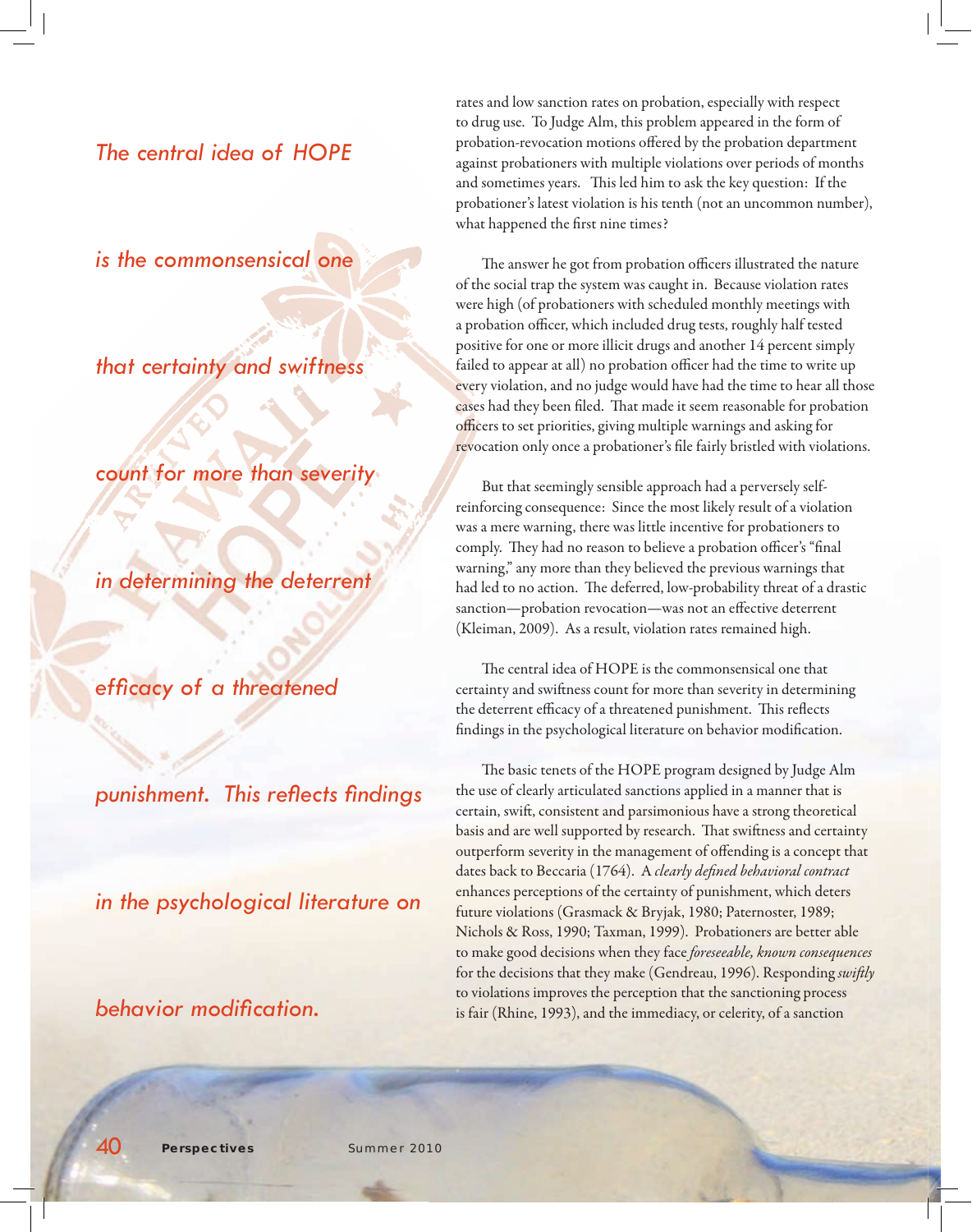is vital for shaping behavior (Farabee, 2005). The *consistent* application of a behavioral contract improves compliance (Paternoster et al., 1997), and *parsimonious* use of punishment enhances the legitimacy of the sanction package and reduces the potential negative impacts of tougher sentences, such as long prison stays (Tonry, 1996).

Thus Judge Alm's innovations were supported both by research evidence and by Alm's solid understanding of operations of the criminal justice system. The central operating problem was how to turn that idea into a reality in the face of scarce resources and distributed decision-making.

## **THE ENTREPRENEURIAL PROCESS KEY TO HOPE'S SUCCESS**

Some policy entrepreneurs treat the process of consulting with other actors whose cooperation is needed as a formality, a process of appearing to listen in order to obtain buy-in. That was not the approach taken by Judge Alm. He treated objections as reflecting real constraints and explored how to economize. Indeed, what now seems to be the most effective element of the HOPE process and its one genuine innovation—the warning hearing—was first suggested to the judge by the public defender.

The clear set of consequences presented under HOPE (elaborated during the warning hearing) helps probationers to develop a sense of self-control and responsibility for their own actions. By shifting the locus of control in reality from the probation officer and the judge to the probationer, HOPE helps the probationer shift his perception of the locus of control. And the judge's speech at the HOPE warning hearing emphasizes the importance of the probationer taking charge of his own life and accepting accountability for his own actions. The warning hearing also explicitly identifies the probationer as a morally responsible agent—an adult—rather than the helpless subject of decisions by others in an unpredictable criminal-justice system.

The warning hearing also creates a perception of fairness on the part of the probationer. Because the consequences are clearly laid out in advance, there is no sense that the sanctions, when administered, are arbitrary or the result of animus. The strong assertion by the judge of goodwill toward the probationer and of the desire of everyone in the process that the probationer succeed, may also be important.

Judge Alm set out to reorganize the system so that the violations would be met with a sanction *quickly*. Many of the central innovations in the HOPE process involved reducing the workload demands of imposing a sanction, such as fillin-the-blanks violation-reporting forms and HOPE hearings that were intended to be quick. Court records were studied as part of the HOPE evaluation. The average Motion-to-Modify (MTM) hearing was only seven minutes and the average warning hearing, these are usually conducted as mass hearings, requires only three and a half minutes of court time per offender.

Initially, probation officers and their managers were resistant to what became the HOPE initiative. Facing high caseloads and high violation rates, they saw a process of reporting every violation to the court as completely infeasible. They estimated that it required about four hours of work to prepare a revocation motion. That meant that preparing a report on each of a dozen violations per week would require about 50 work-hours per probation officer per week, leaving less than zero time for actually meeting with probationers, let alone performing all their other professional tasks. And that analysis did not even count the hours a probation officer could expect to spend in court during a revocation hearing.

Many policy entrepreneurs would have treated this objection as an instance of "work avoidance" or "resistance to change." Judge Alm, after some discussion back and forth, recognized it as a perfectly valid problem, and, in consultation with the probation officers and their managers, set about designing a way around the problem.

They decided to work on both ends of the problem: the number of reports and the time required to prepare each one. To limit the number of reports, not every probationer was put on HOPE supervision when the program first began. Instead, together the probation officers identified criteria for selecting probationers on their caseloads whose violation records up to that point were sufficiently long that the probationer faced a likely threat of revocation. As the program was untested, Judge Alm decided to start small. The initial group consisted of 34 felony probationers – selected for their recalcitrance – from among several hundred subject to Judge Alm's jurisdiction. In the selection process, probation officers were asked to identify those probationers whose violations were so numerous that one more violation would justify a revocation motion.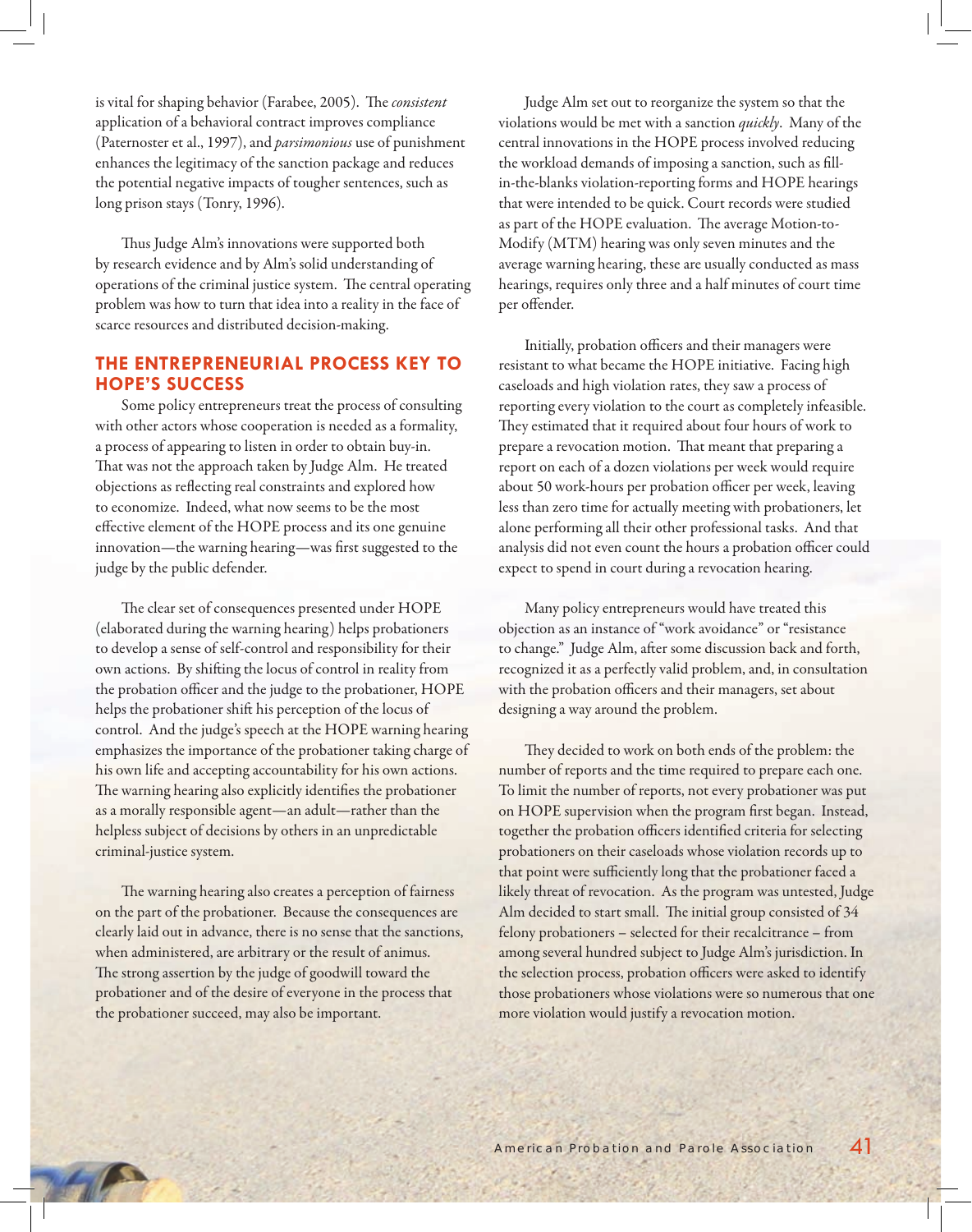To reduce the time required to prepare a report, Judge Alm proposed to treat each new violation as a reason to modify rather than revoke probation: to incarcerate the probationer for a matter of days rather than sending him to prison to complete the remainder of a multi-year term. The same approach was adopted by the other judges who oversaw HOPE caseloads when the program was expanded. Unlike a revocation, the relatively mild sanction attendant on a probation modification could be justified by a single incident rather than a long string of violations. Consequently, there was no need for the probation officer to prepare an elaborate report documenting multiple lapses over a period of months.

Indeed, the amount of information required turned out to be very small: the probationer's name and the details about the latest violation, the nature of the violation (missed appointment, missed drug test, positive drug test), and, if the violation was a positive test, the drug for which the probationer tested positive. All of that could be made to fit on a two-page form with check-boxes and blanks to be filled in. Once the form was filled out and signed, the probation officer would fax it to the judge's chambers. The probation officer's presence would not even be required at the subsequent hearing, since the defense rarely contests the simple and easily verifiable facts involved. Those two changes transformed the impact of HOPE on probation officer workloads.

## **HOPE OUTCOMES COMPARED WITH PROBATION-AS-USUAL**

From the outset the program showed impressive improvements in probationer compliance. With support from the Hawaii legislature, the program was expanded. The NIJfunded evaluation of HOPE compared HOPE probationers to a matched group of comparison probationers who were supervised under probation-as-usual.

During the first three months following baseline, the probationers assigned to HOPE had a striking improvement in their drug-testing outcomes, with their rate of positive drug tests falling by 83 percent (a decrease from 53 percent to 9 percent). By contrast the rate of positive drug test for comparison probationers *increased* over this period. By six month follow-up, the rate of positive drug testing for HOPE probationers had fallen 93 percent from baseline.

Outcomes for missed probation appointments showed a similar pattern. During the first three months following baseline, the probationers assigned to HOPE had a dramatic improvement in their appointment attendance. Missed appointments fell by 71 percent (from 14 percent to four percent). By six month follow-up HOPE probationers, on average, were missing only one percent of their appointments. By contrast, probationers assigned to the comparison group had an *increase* in their missed appointments and three months, and no significant improvement by six month followup.

An important finding from a cost perspective was the large differences in revocation rates and incarceration across the study groups. Compared to probationers under Judge Alm's control assigned to HOPE, the comparison group (otherwise similar probationers assigned to other judges and therefore not put on HOPE) were more than three times as likely to have their probation status revoked (31 percent vs. nine percent). HOPE probationers averaged approximately the same number of days in jail, serving more but shorter terms. But HOPE probationers were sentenced to about one-third as many days in prison on revocations or new convictions, an average of 303 days for comparison probationers compared with 112 days for HOPE probationers.<sup>3</sup>

The impressive findings of the HOPE evaluation were later confirmed when a true randomized controlled trial of HOPE, funded by the Smith Richardson Foundation, was implemented in a general probation unit in Honolulu. The second evaluation confirms that the HOPE findings were not due to an "operator effect." The HOPE findings have been shown to be robust across probation offices, across probation officers and across judges.

As a result of the impressive improvements in probationer compliance and reductions in incarceration, the Hawaii legislature supported an expansion of the HOPE program. By early 2009, more than 1,500 probationers had been placed on  $HOPE<sup>4</sup>$ 

## **PERSPECTIVES OF THE STAKEHOLDERS**

Stakeholder interviews and surveys generated surprising findings. Probationers assigned to HOPE gave high praise to the program. Fewer than ten percent of the HOPE probationers reported a negative perception of the program.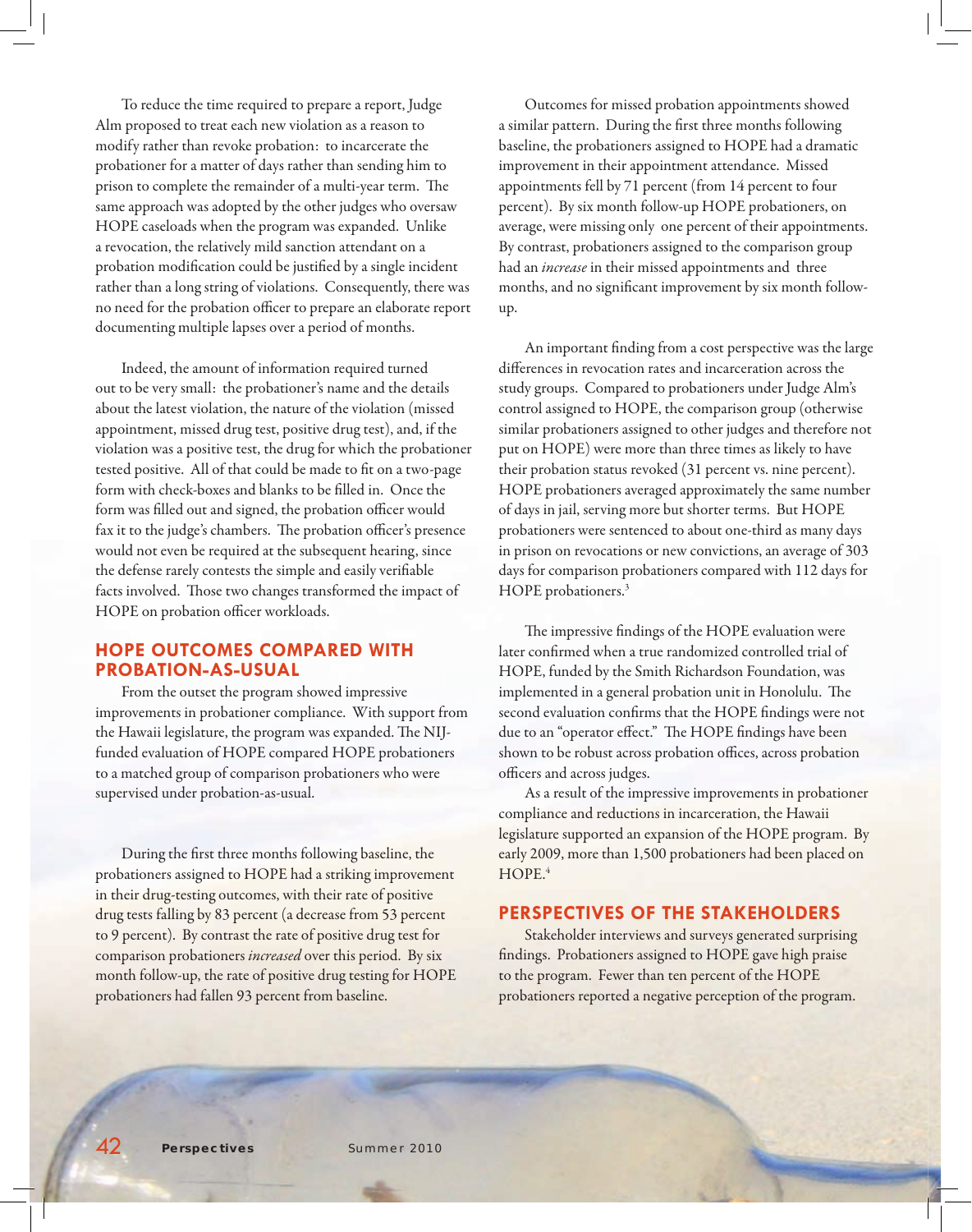Even those who were surveyed while incarcerated under HOPE gave positive reviews of the program, only 12 percent reported negative perceptions. The most disgruntled group among the HOPE probationers was the subset who had been mandated to treatment due to non-compliance, but even among this group only 14 percent reported a negative perception of HOPE. In open-ended interviews, HOPE probationers consistently identified the process as fair  $-$  As one put it, "strict, friendly, and fair." This was true even among those interviewed while spending time in jail as a result of a HOPE sanction. To an open-ended question asking for "any additional comments or ideas for improvement," one probationer in jail responded "Keep up the good work!" Another said, "I'm trying to make my first mistake my last," and a third added, "Don't give up on us! It's a matter of time before it will sink in." In that group of incarcerated HOPE subjects, when asked to agree or disagree with the statement, "HOPE rules are too strict," the "disagrees" outnumbered the "agrees" by 3:2. Almost 90 percent agreed that HOPE was helpful in reducing drug use and improved their lives in other ways (e.g., family relationships). The biggest complaint from the group in jail was the perceived unfairness that resulted from judge-to-judge variation in sanctions severity, which they discovered by comparing notes. Some of those who had been sanctioned more heavily were quick to attribute the difference to some form of bias (ethnic or otherwise), when in fact the variation in sentencing observed in the HOPE evaluation was more at the judge level than at the offender level. That response, combined with the finding that a judge's success rates were independent of severity of sentences imposed, provides a very strong argument for making sanctions more-formulaic and moderate. Indeed, in our surveys, lack of uniformity in sanctioning was the primary complaint about the HOPE process from every group: probationers, probation officers, assistant district attorneys, assistant public defenders and even the judges themselves.

Many HOPE clients found the daily call-in and the prospect of testing as aids to their recovery. In a sample of 167 HOPE probationers surveyed anonymously in the community (as opposed to those in jail or in treatment) 96 percent answered "Yes" to the question "Does the regular random drug testing help you avoid drug use?" One said, "It keeps you in line because of zero tolerance. It's the drug or jail."

This appreciation of the value of daily call-in occasionally leads to otherwise hard-to-understand choices by clients. HOPE provides few positive incentives for success, as opposed to negative consequences of failure. One of the few rewards following a period of perfect compliance is a change in color code corresponding to a reduction in testing frequency: From the initial frequency of at least six times per month, a longcompliant HOPE client can work his way down to once per month. Some probationers, when told by their probation officers that their testing frequency is being stepped down as a reward request that it *not* be stepped down, because they fear that less-frequent testing will increase their risk of going back to drug use.

Once they had tried the new system—however reluctantly to start with—the probation officers almost universally became converts, as they watched their violation rates drop and experienced the satisfaction of wielding in practice the power they have in law: to be able to enforce their rules with a convincing threat of judicial sanction for any violation.

Judges are typically at least as concerned about maintaining discretion as are probation officers, especially in light of the tendency of legislatures to control their use of that discretion. When the HOPE program expanded from Judge Alm's courtroom alone to cover the other eight felony judges on Oahu, some of the other judges were openly discontented with the change, even in the face of support for the program from the Chief Justice. Nothing compelled those other judges to comply with the HOPE guidelines, and there was no attempt to create a formula for sanctions, but all of them went along with the principle that some confinement sanction would be automatic for each violation.

One judge stood out from his peers in the severity of the sanctions he assigned, especially for a first violation. When preliminary results of this study were shared with the judges, showing that additional severity did not seem to produce lower violation rates, a process of consultation among the judges led to a reduction in the variation of sanction term and a reduction in the overall average sanction length.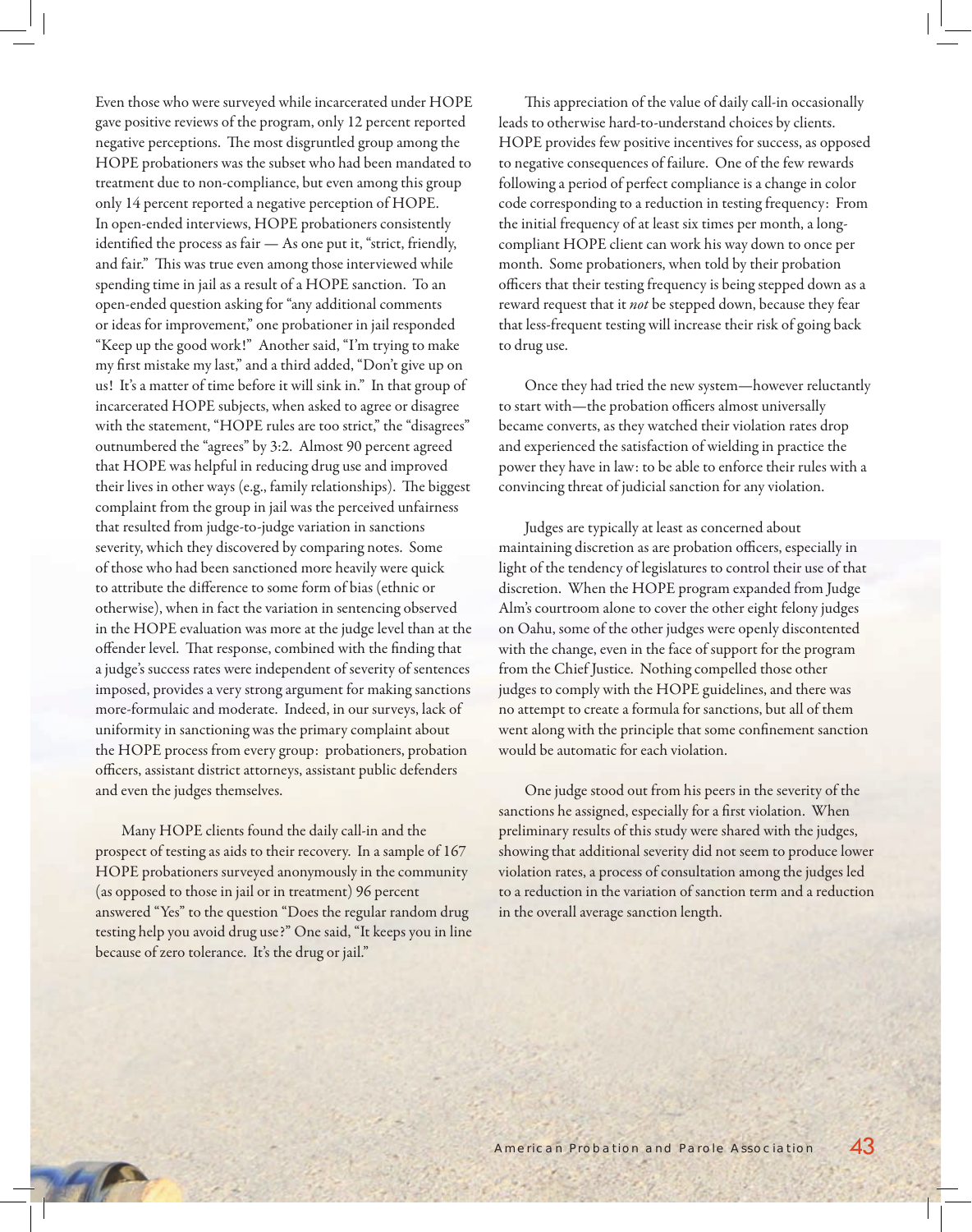

*Note: data are from the key stakeholder surveys. Sample sizes are: Prosecutors (n = 12), Public Defenders (n = 11), Judges (n = 7), Probation Officers in the Integrated Community Sanctions Unit (n = 20), and Court Staff (n = 11).*

A program such as HOPE, which ensures that probationers are tested regularly and sanctioned consistently and swiftly for violations, will necessarily have workload implications. Across the stakeholder groups surveyed for the HOPE evaluation, HOPE was regarded as adding to their workload (see Figure 1). For court employees, 100 percent regarded HOPE as resulting in "more work" or "much more work". Probation officers in the Integrated Community Sanctions (ICS) unit, regarded HOPE as having the least impact on their workload; 31 percent regarding HOPE as adding more work and 46 percent regarding HOPE as requiring less work. This may be due to increased familiarity with the program. Probation officers in the ICS unit have been managing HOPE caseloads since HOPE was first piloted in 2004. In an earlier survey question, these probation officers commented that HOPE was more work when it was first implemented, but requires less work now that they have more experience with the program.

As part of the HOPE evaluation, stakeholder groups were surveyed about their general perceptions of HOPE (see Figure 2). Only a small minority reported negative perceptions of HOPE. Probation officers were the most favorable, with nearly 90 percent expressing support for HOPE, followed by judges with 85 percent. Court employees had the most-negative general perceptions of HOPE at 50 percent. This may be due to increased workload and the limited interaction they have with probationers, i.e., they carry the burden of an increased workload without the accompanying benefits of directly observing improvements in probationer behavior.

Just under a quarter of the assistant district attorneys had a generally negative perception of HOPE. The chief concern expressed by assistant district attorneys about HOPE is that some judges are, in their view, now putting on probation offenders who otherwise would have been sent to prison, at some cost in public safety. Some assistant district attorneys

44 *Perspectives* Summer 2010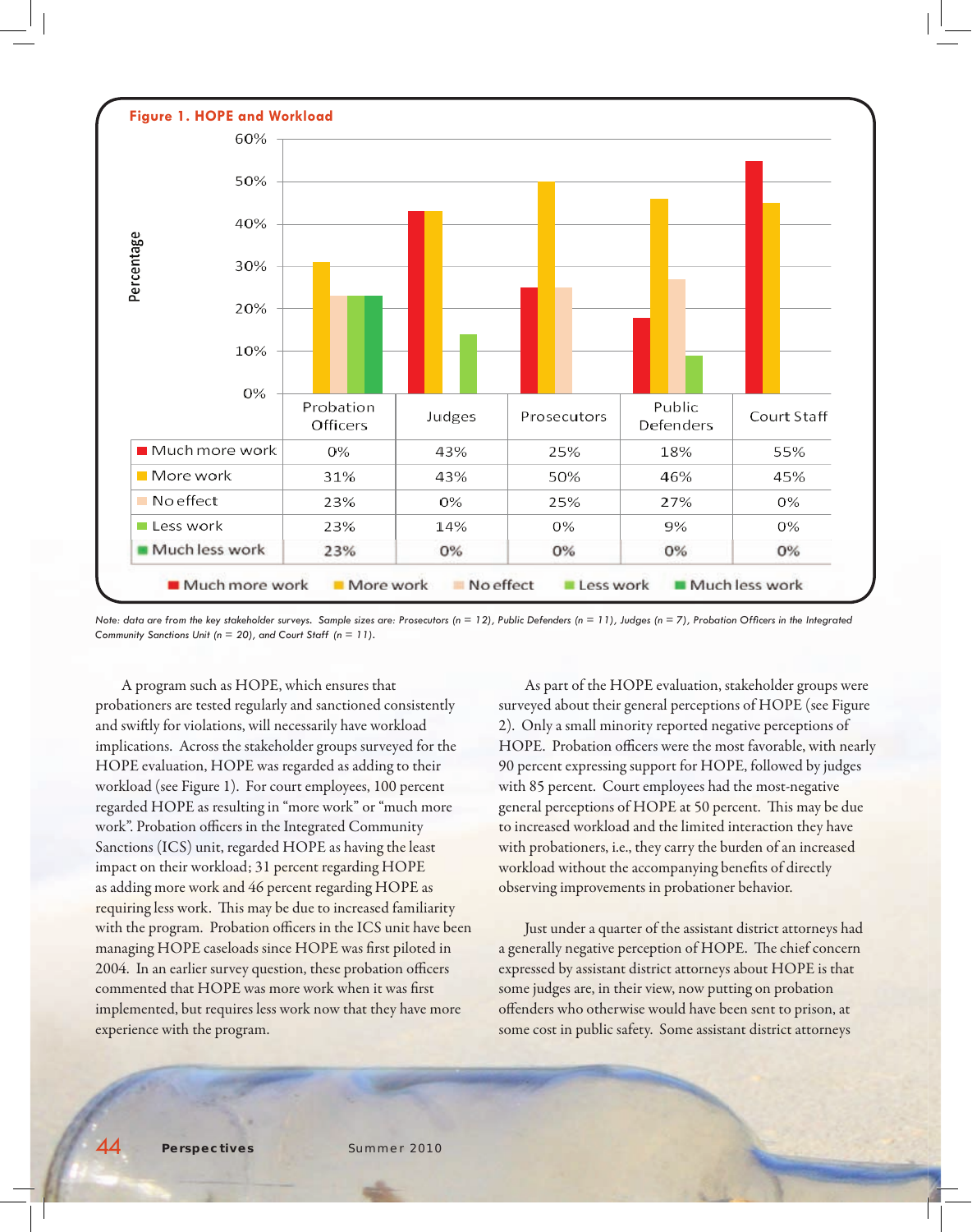

Note: data are from the key stakeholder surveys. Sample sizes are: Prosecutors (n=12), Public Defenders (n=11), Judges (n=7), Probation Officers in the Integrated Community Sanctions Unit (n=20), and Court Employees (n=11). Data reflect responses to the question "What is your general perception of HOPE probation"?

would like to impose an exclusion criterion preventing anyone with a recent prior conviction for any violent crime from being put on HOPE; though under the Hawaiian sentencing system those defendants would still be eligible for regular, less intensive probation. A further program improvement recommended by assistant district attorneys was to establish a dedicated HOPE court to improve consistency of sanctioning. Shortly after these surveys were completed, the Hawaiian Judiciary authorized a dedicated HOPE court.

For judges, probation officers, probationers and assistant public defenders, HOPE has palpable benefits, in the form of higher compliance rates for the judges and probation officers and fewer days in jail for the probationers, which also pleases their defenders. But HOPE's benefits are less evident to assistant district attorneys and to court employees. In addition to their concern that HOPE may lead to probation sentences for defendants they would prefer to see in prison, the assistant

district attorneys see the sanctions hearings as added workload. Although those hearings consume an average of only seven minutes of court time each, they require additional time for out-of-court preparation (despite the largely ornamental role of the lawyers in what is largely a judge-driven hearing). And those demands on time arrive both urgently and unpredictably. That HOPE prevents, as a statistical matter, a large number of much-more-demanding revocation hearings, as well as trials incident to new arrests, is not something assistant district attorneys directly encounter.

Some assistant district attorneys complain about the mildness of HOPE sanctions, not reflecting that the outcome under routine probation would not be a more severe sanction but no referral to court and therefore no sanction whatsoever. Three-quarters of assistant district attorneys think that HOPE means more work for them (including one-quarter who say "much more work"). And some express frustration at having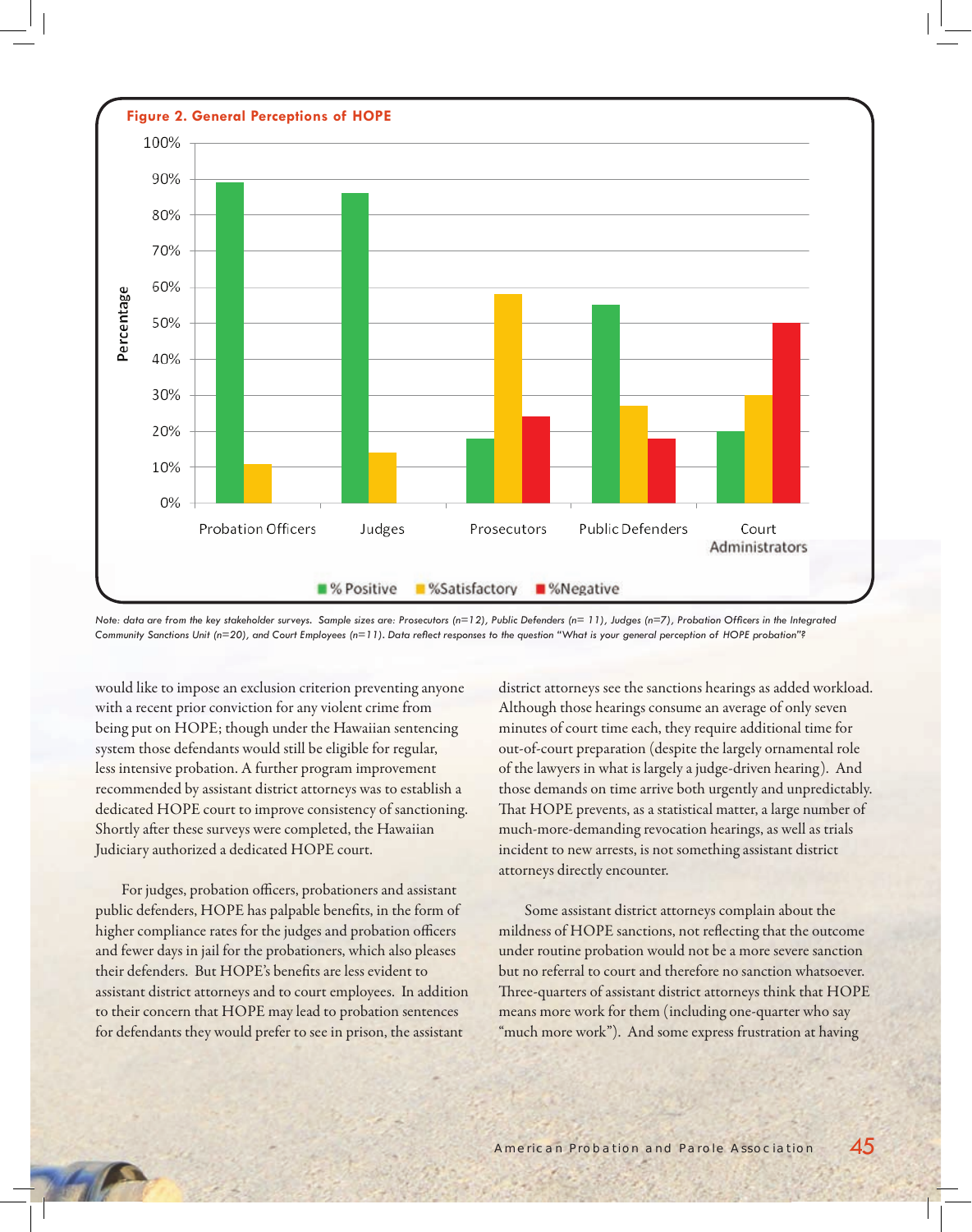to appear and wait around for hearings in which they have only a modest role to play. This raises the question whether the presence of a assistant district attorneys should be required at a sanctions hearing. By law, the probationer is entitled to representation, but it is not obvious that a prosecutor is actually needed.

Court employees, too, see little in the way of benefit. All they see is the addition of hearings that arrive unpredictably and need to be scheduled quickly. All court employees that we surveyed regarded HOPE as increasing their workload, with a majority saying that the increase had been a large one. Again, whether HOPE is a net addition to court-employees' workload is an open question: The warning hearings (now mostly done *en masse* rather than individually) and sanctions hearings to some extent replace revocation hearings. But from the perspective of court employees, the burdens are obvious and the benefits hidden. Enthusiastic judges have little problem communicating that enthusiasm to their clerks, secretaries and court officers, but less enthusiastic judges may experience less support in running their HOPE caseloads. Like the problem of lack of uniformity, the problem of imperfect compliance by court staffs has been eliminated by concentrating all HOPE cases in a single courtroom.

Probation officers from the Integrated Community Sanctions group in the probation department report that the additional workload burden eased off after the first year; now none of them reports that the program is "much more work" and about half report that it is less work — about evenly split between "less" and "much less". Some of the workload issues reported here may be, in whole or part, transition effects that will fade away over time.

Probation officers have the most interaction with HOPE probationers. The adoption of HOPE meant that probation officers would lose a substantial amount of discretion in managing their clients. Sanctions for non-compliance would be delivered with certainty, rather than at the discretion of the probation officer, as is the case with probation-as-usual. We expected probation officers to be disappointed at this loss of discretion. We were surprised that only a minority of the probation officers, 30 percent thought that jail sanctions should be imposed at the discretion of the probation officer, rather than on a zero-tolerance basis. The majority, 55 percent was neutral on the issue of probation-officer discretion, and 15 percent preferred the removal of discretion.

Figure 3 summarizes how probationers viewed their effectiveness under HOPE. The vast majority, 95 percent regarded themselves as more effective at managing their caseloads under HOPE and five percent were neutral, but none thought HOPE had made them less effective. This corresponds with probation officers' views on how their HOPE caseload has performed since being placed on HOPE. All of the probation officers, 100 percent responded that their HOPE cases had shown an overall improvement since being placed on HOPE.

#### **HOW HOPE IS UNIQUE**

The drug-testing-and-sanctions component of HOPE has been proposed before, and has been implemented in various places, with degrees of success seemingly correlated with the fidelity of implementation. (Harrell and Roman, 2001; Kleiman, 2001). But there are very few examples of true testing-and-sanctions programs in routine operation: the longest-established being Project Sentry in Lansing, MI.

The HOPE approach is focused directly on reducing drug use and missed appointments rather than on drug treatment: That is, the focus is on outcome rather than on process. Not all drug abusers are addicts. HOPE probationers are not formally assessed with respect to their drug-treatment needs(aside from standard assessments that are conducted as part of routine probation). In fact, after being clearly warned of the consequences for non-compliance, many HOPE probationers are able to abstain from drug use under the strict monitoring and sanctions HOPE provides, without going to treatment at all. Treatment is thus reserved for those who request it and for those who repeatedly fail to comply under monitoring and the threat of sanctions. A HOPE probationer who has a third or fourth missed or "dirty" drug test may be mandated into residential treatment as an alternative to probation revocation.

Only a minority of HOPE probationers, 10 percent failed three or more drug tests within the first year of being in the program. This group has clearly signaled a need for intensive treatment services. Thus HOPE substitutes the probationer's actions under the threat of sanction for clinical assessment in allocating treatment resources. Probationers are referred to treatment only if they continue to test positive or if they ask for treatment. Because only a small fraction of HOPE clients faces a treatment mandate, the program can afford to use intensive long-term residential treatment, rather than relying primarily on outpatient drug-free counseling as most diversion programs

46 *Perspectives* Summer 2010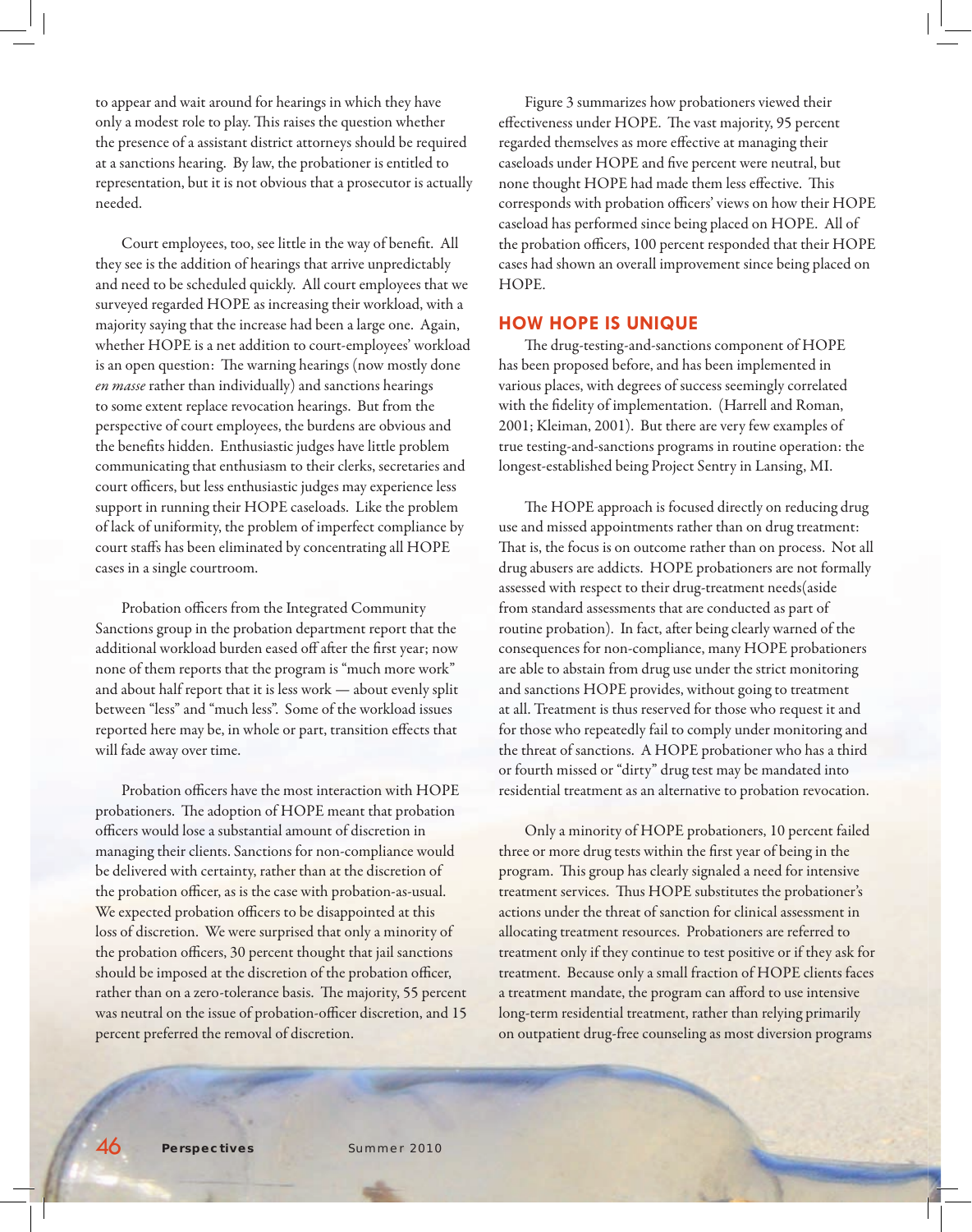

Note: Data are from the ICS Probation Officer Survey (n=20). Data reflect responses to the question "My work as a probation officer is more effective under the HOPE *policies and procedures."*

and drug courts do for most of their clients. This result might be called "behavioral triage" (see Hawken, 2010). Compared to a universal assess-and-treat model, behavioral triage has several major advantages.

- Its economical use of treatment allows it to handle a very large number of clients with limited treatment resources while at the same time delivering intensive treatment to those who prove to need it.
- By putting a smaller drain on treatment capacity, it avoids a situation in which mandated-treatment clients crowd out voluntary-treatment clients.
- • Since the treatment mandate follows repeated failures, which themselves had aversive consequences, it helps break through denial: An offender who has spent three brief spells in jail for dirty drug tests may find it hard to keep telling himself that he is in control of his drug-taking.
- Once a HOPE client is mandated to treatment, his

success in abstaining from illicit drug use—not merely his compliance with the order to appear for treatment—is a necessary condition for his avoiding a jail term. That positions the treatment provider as the client's ally in the effort to retain his freedom

Indeed Hawaiian treatment providers are among the staunchest supporters of the program<sup>5</sup>.

HOPE is not a drug court, although it shares many features of a drug court approach. Drug courts vary in how they manage their caseloads, in the ancillary services they offer and in the testing and sanctions schedules they apply. What they all have in common is the provision of ongoing supervision from a judge, with offenders appearing before the judge for regularly scheduled updates. The drug court movement has been very successful. Many evaluations demonstrate the success of this approach to managing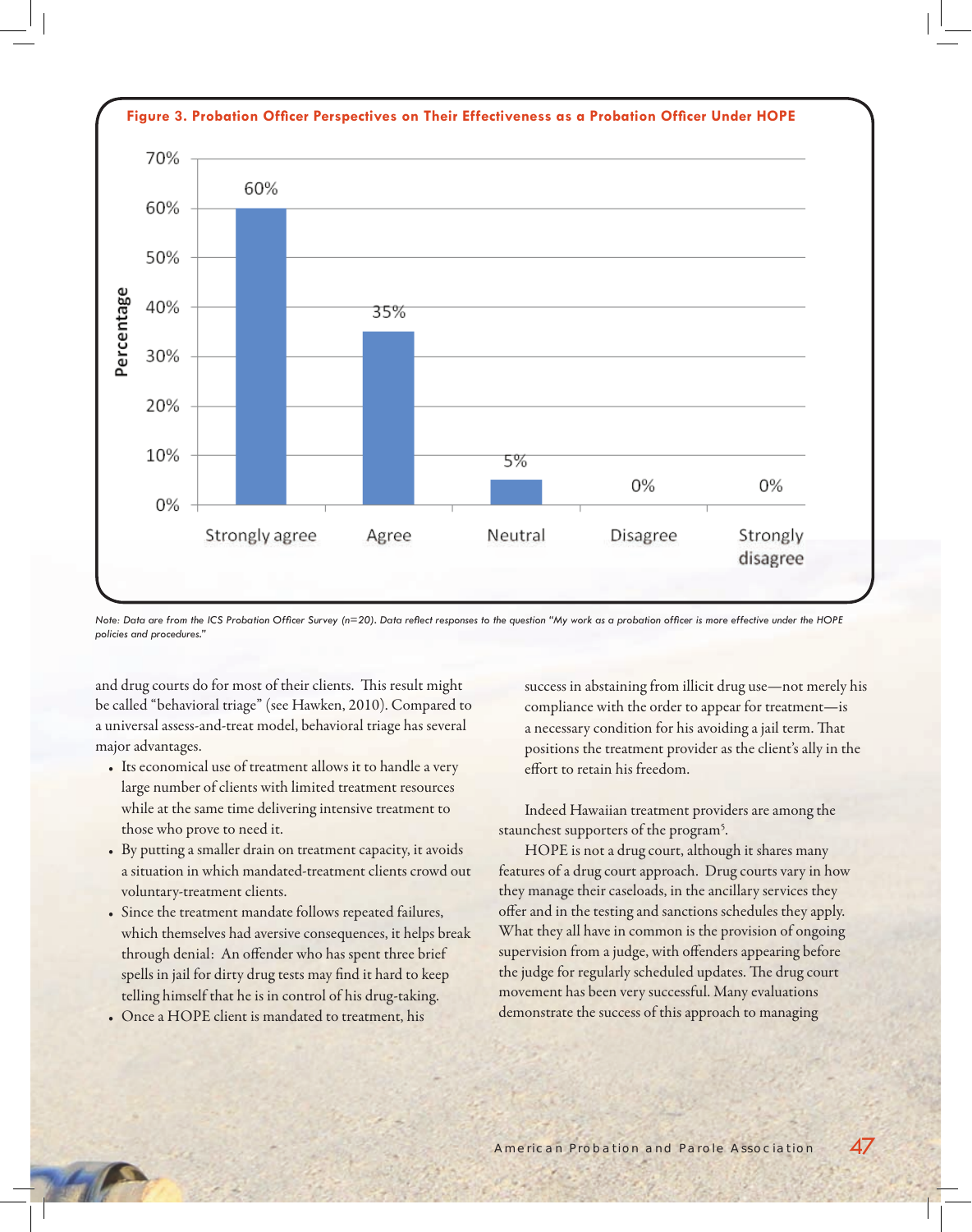offenders in the community (Belenko, 2001) and there are now over 2,000 such courts across the country (Huddleston, Marlowe & Casebolt, 2008). Although the number of drug courts has increased dramatically and now serve about 70,000 clients nationwide (Huddleston, Marlowe & Casebolt, 2008), there are many more candidate offenders for drug court supervision than the number of available slots (California alone convicts over 70,000 offenders a year on non-violent drug charges). A key difference between HOPE and drug courts is the role of the judge. Under HOPE, probationers appear before a judge or hearings officer only if they have violated. This has important implications for caseloads and cost. Due to the intensive nature of the judge supervision in drug courts, there is a serious constraint on the caseloads these judges can manage. Under HOPE, probationers only appear before a judge as needed (in response to violations). A court dedicated to HOPE could manage multiple thousands of probationers (the dedicated HOPE court in Honolulu is anticipated to oversee 3,000 HOPE probationers), compared to typical drug court caseloads of 50-75 probationers. The voluminous drug court literature (reviewed in Belenko, 2001) reflects the value of active judicial supervision in dealing with drug-involved probationers, but HOPE is innovative in economizing on treatment resources by not mandating formal treatment for every drug-involved offender. Rather, HOPE relies on regular random drug testing results and probationer requests for treatment referrals to indicate treatment need. This approach economizes on treatment resources as probationers who are able to remain drug free on their own are not required to enter a drug treatment program, allowing for more-intensive service provision for those who do need help.

### **HOPE FOR ALL?**

HOPE is receiving increasing attention by national media and policy makers because of the impressive outcomes observed. But although HOPE has been evaluated with strong research designs, many questions remain. Delivering HOPE-style sanctions in a swift -and-certain manner requires cooperation and a willingness to change work practices. Whether this structural shift can be accomplished in other jurisdictions remains an open question. Replication studies of HOPE are currently underway on the mainland and will determine whether Hawaii's HOPE experience is generalizable. These studies will also help to identify the essential elements of the HOPE model, including factors such as probation officer training. Our evaluation was unable to identify the crucial elements needed to produce the HOPE result, i.e., whether

regular random drug testing on its own would have produced the HOPE effect or whether the combination of testing and sanctions is necessary. Future studies that use an alternative experimental design that manipulates the HOPE punishment schedule would be needed to address this question. Probation officers in Hawaii have received training in cognitive behavioral therapy and Motivational Interviewing, and it is unclear whether jurisdictions without similar training would produce the same results. A further limitation of our evaluation of HOPE was the limited follow-up period. Probationers were studied only while they were under community supervision. We do not know whether the effects of HOPE (e.g., reduced drug use and new arrests) continue after probationers complete their probation terms under HOPE. What happens to HOPE probationers once they complete probation, in particular, their long-term drug use and criminality is an important remaining question. The mainland replication tests of this model are extremely important. They will determine whether HOPE merits designation as an evidence-based practice and, therefore, whether the expansion of this approach is justified.

HOPE represents an important new model for probation operations and has important implications for probation management, for correctional decision-making more generally, and for drug abuse control policy. The NIJ- and Smith Richardson-funded evaluations of HOPE are cause for optimism. These evaluations have demonstrated that even strongly drug-involved probationers can and will modify their behavior substantially in the face of high-probability sanctions. The challenge now lies in reorganizing the criminal justice system to deliver on credible threats.

#### **REFERENCES**

Beccaria, C.B.. (1764) *An Essay on Crimes and Punishments*. 2nd American edition. Translated from the Italian by Anonymous. Philadelphia: Philip H. Nicklin, 1819.

Belenko, S.R. (2001). *Research on drug courts: A critical review 2001 update*. The National Center on Addiction and Substance Abuse, Columbia University.

Durose, M.A. & P. A. Langan (2002) State Court Sentencing of Convicted Felons, 2002. Washington, DC: Bureau of Justice Statistics

Farabee, D. (2005) *Rethinking Rehabilitation: Why can't we reform ourcCriminals?* Washington, DC: American Enterprise Institute.

Farabee, D. & A. Hawken. (2009). Methamphetamine and Crime. In J.M. Roll, R. Rawson, W. Ling, & S. Shoptaw (Eds.), Methamphetamine addiction: From basic science to treatment (pp. 157–171). New York: Guilford Press.

Gendreau, P. (1996) "Offender Rehabilitation: What We Know and What Needs to be Done"*, Criminal Justice and Behavior* 144-161.